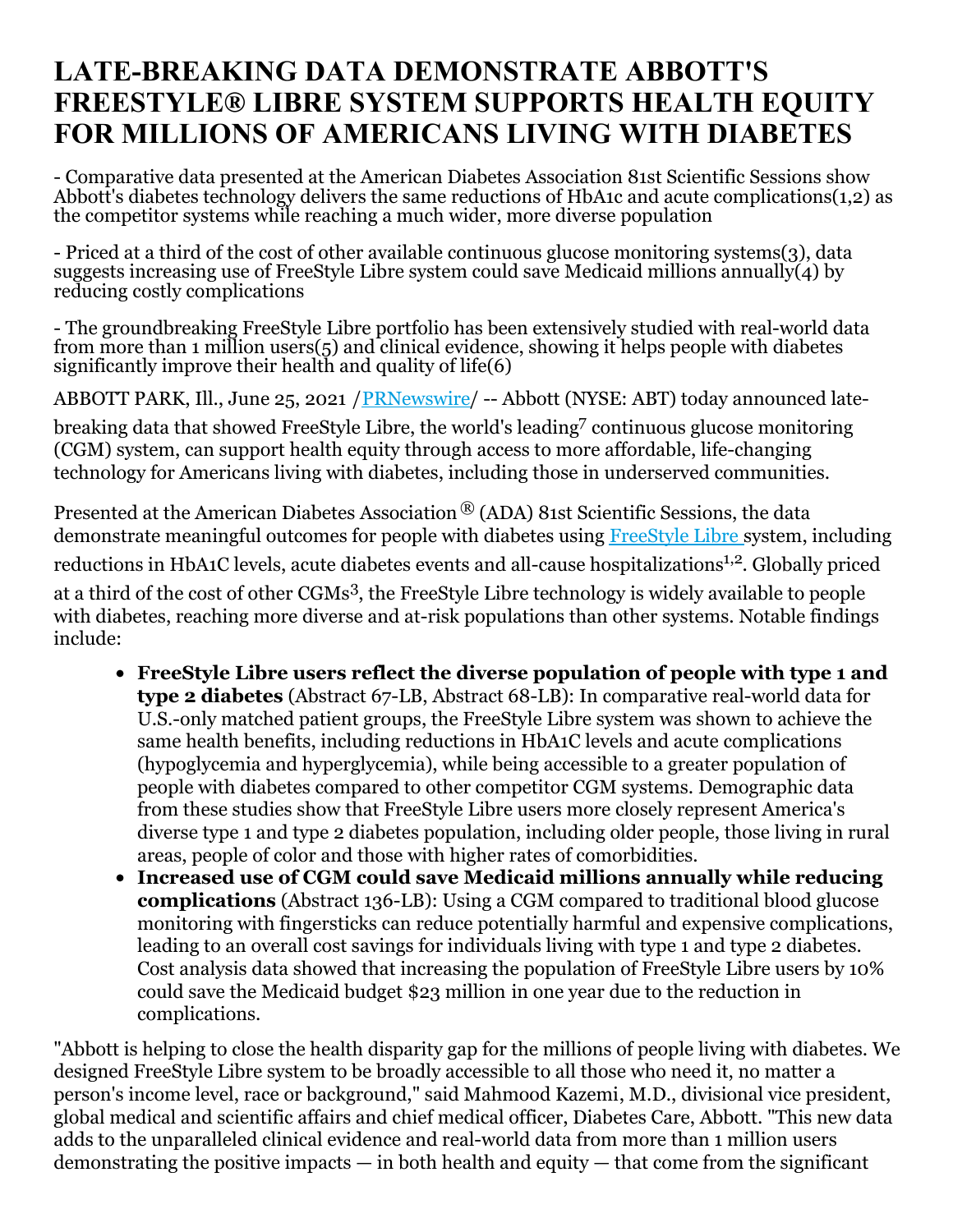cost-savings of Abbott's life-changing continuous glucose monitoring technology."

## **Supporting Health Equity**

Despite technological advancements in diabetes care, health inequity is increasing across many underserved populations, including low-income families, individuals with disabilities, older adults and people of color. Individuals with diabetes span a diverse population and it is critical that everyone living with diabetes has access to affordable and easy-to-use CGM systems that work.

More than 75 million Americans rely on Medicaid $^8$ . This often-overlooked population is twice as likely to be living with diabetes and CGM access is limited by many state Medicaid programs. The median percentage of Medicaid beneficiaries with HbA1c of more than 9% (indicating poor control of diabetes) is about 39%<sup>9</sup>, more than double the corresponding national average of  $16\%^{10}$ .

"For millions of people living with diabetes, systemic disparities are limiting access to healthcare resources, diabetes education, care and technology," said James R. Gavin III, MD, PhD, clinical professor of medicine at Emory University and chief medical officer of Healing Our Village, Inc. in Atlanta. "By opening the vital gateway to access, including to technology to monitor glucose continuously, we can drive improved health outcomes, stabilize glucose levels and keep people out of the hospital."

To further address the health and economic disparities, Abbott [committed](https://c212.net/c/link/?t=0&l=en&o=3208889-1&h=224837252&u=https%3A%2F%2Fwww.abbott.com%2Fcorpnewsroom%2Fdiabetes-care%2Fabbott-is-1st-anchor-sponsor-of-ADAs-health-equity-now.html&a=Abbott+committed+%245+million+over+three+) \$5 million over three [years](https://c212.net/c/link/?t=0&l=en&o=3208889-1&h=3417630763&u=https%3A%2F%2Fwww.abbott.com%2Fcorpnewsroom%2Fdiabetes-care%2Fabbott-is-1st-anchor-sponsor-of-ADAs-health-equity-now.html&a=years) [t](https://c212.net/c/link/?t=0&l=en&o=3208889-1&h=619414461&u=https%3A%2F%2Fwww.abbott.com%2Fcorpnewsroom%2Fdiabetes-care%2Fabbott-is-1st-anchor-sponsor-of-ADAs-health-equity-now.html&a=%C2%A0)o support the ADA's [Health](https://c212.net/c/link/?t=0&l=en&o=3208889-1&h=2752098582&u=https%3A%2F%2Fwww.diabetes.org%2Fhealthequitynow&a=Health+Equity+Now) Equity Now initiative that champions the right for all people with diabetes to access better care and the latest medical advances. This includes community initiatives and efforts to support low-income Americans – of which more than 75% are made up of people of color – with access to the latest technologies.

"The COVID-19 pandemic has brought increased attention to the significant health disparities faced by millions of people from low-income and underserved communities across America, and has put a spotlight on the additional challenges faced by the particularly underserved population with diabetes," said Tracey D. Brown, chief executive officer, American Diabetes Association.

"Access is at the center point of how we can bridge the inequity gap for people with diabetes. Everyone living with diabetes should be able to lead healthy, full lives and that begins with ensuring widespread access to the latest technologies, including continuous glucose monitoring technology."

#### **About the FreeStyle Libre Portfolio:**

Abbott's FreeStyle Libre portfolio, the world's leading<sup>7</sup> continuous glucose monitoring system, has

changed the lives of more than 3 million people across more than 50 countries<sup>11</sup> by delivering breakthrough technology that is accessible and affordable. FreeStyle Libre provides glucose readings and trends every minute through a sensor that is worn on the back of the upper arm and scanned with a reader or phone, eliminating the need for fingerstick<sup>12</sup>. Abbott has secured partial or full reimbursement for the FreeStyle Libre system in 38 countries, including France, Ireland, Japan, the United Kingdom, and the U.S.

# **INDICATIONS AND IMPORTANT SAFETY INFORMATION**

**FreeStyle Libre 14 day system**: Failure to use FreeStyle Libre 14 day system as instructed in labeling may result in missing a severe low or high glucose event and/or making a treatment decision, resulting in injury. If readings do not match symptoms or expectations, use a fingerstick value from a blood glucose meter for treatment decisions. Seek medical attention when appropriate or contact Abbott at 855-632-8658 or [https://www.FreeStyle.abbott/us-en/safetyinformation.html](https://c212.net/c/link/?t=0&l=en&o=3208889-1&h=2872589971&u=https%3A%2F%2Fwww.freestyle.abbott%2Fus-en%2Fsafety-information.html%2520for%2520safety%2520info.&a=information.html+for+safety+info.+) for safety info.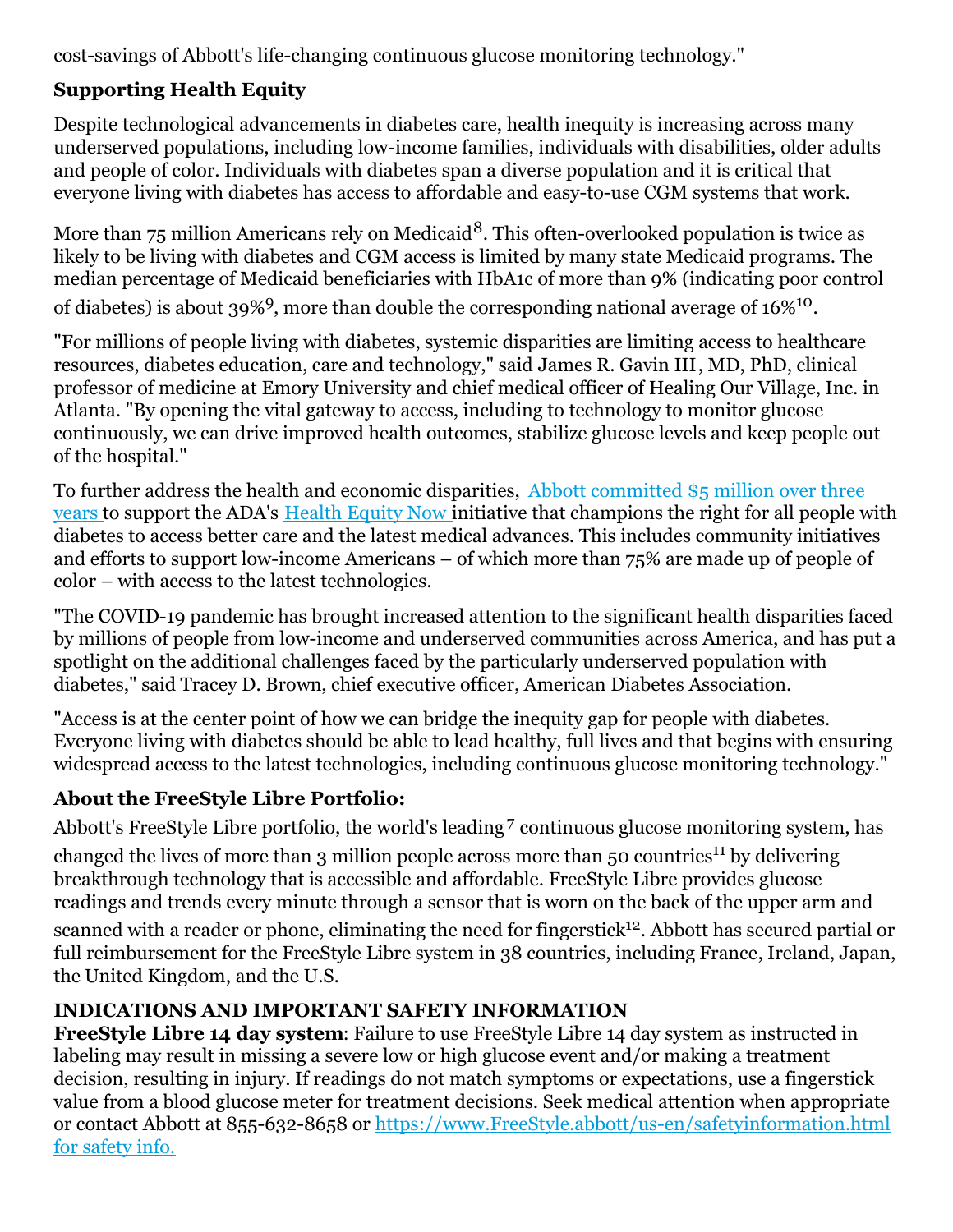**FreeStyle Libre 2 system**: Failure to use FreeStyle Libre 2 system as instructed in labeling may result in missing a severe low or high glucose event and/or making a treatment decision, resulting in injury. If glucose alarms and readings do not match symptoms or expectations, use a fingerstick value from a blood glucose meter for treatment decisions. Seek medical attention when appropriate or contact Abbott at 855-632-8658 or [https://www.FreeStyle.abbott/us-en/safetyinformation.html](https://c212.net/c/link/?t=0&l=en&o=3208889-1&h=2872589971&u=https%3A%2F%2Fwww.freestyle.abbott%2Fus-en%2Fsafety-information.html%2520for%2520safety%2520info.&a=information.html+for+safety+info.+) for safety info.

### **About Abbott:**

Abbott has a clear focus on innovating for access and affordability, with the goal of improving the lives of more than a third of all the people on Earth each year through its 2030 [Sustainability](https://c212.net/c/link/?t=0&l=en&o=3208889-1&h=4032971798&u=http%3A%2F%2Fwww.abbott.com%2Fsustainability&a=%C2%A02030+Sustainability+Plan.) Plan. An important part of this work is advancing health equity, working side-by-side with the communities we serve to address health disparities and tackle barriers to health. This includes efforts across our business and in partnership with others to expand access to technology, quality care and nutrition, and to advance STEM and health education to inspire a diverse and innovative next generation. To learn more, please visit [abbott.com/sustainability.](https://c212.net/c/link/?t=0&l=en&o=3208889-1&h=4066308478&u=http%3A%2F%2Fwww.abbott.com%2Fsustainability&a=abbott.com%2Fsustainability.)

Abbott is a global healthcare leader that helps people live more fully at all stages of life. Our portfolio of life-changing technologies spans the spectrum of healthcare, with leading businesses and products in diagnostics, medical devices, nutritionals and branded generic medicines. Our 109,000 colleagues serve people in more than 160 countries.

Connect with us at [www.abbott.com](https://c212.net/c/link/?t=0&l=en&o=3208889-1&h=3411029274&u=https%3A%2F%2Fc212.net%2Fc%2Flink%2F%3Ft%3D0%26l%3Den%26o%3D2772355-1%26h%3D1009138289%26u%3Dhttp%253A%252F%252Fwww.abbott.com%252F%26a%3Dwww.abbott.com&a=www.abbott.com)[,](https://c212.net/c/link/?t=0&l=en&o=3208889-1&h=1035981897&u=https%3A%2F%2Fc212.net%2Fc%2Flink%2F%3Ft%3D0%26l%3Den%26o%3D2772355-1%26h%3D1009138289%26u%3Dhttp%253A%252F%252Fwww.abbott.com%252F%26a%3Dwww.abbott.com&a=%2C) on LinkedIn at [www.linkedin.com/company/abbott-/](https://c212.net/c/link/?t=0&l=en&o=3208889-1&h=2941779294&u=https%3A%2F%2Fc212.net%2Fc%2Flink%2F%3Ft%3D0%26l%3Den%26o%3D2772355-1%26h%3D126623637%26u%3Dhttp%253A%252F%252Fwww.linkedin.com%252Fcompany%252Fabbott-%252F%26a%3Dwww.linkedin.com%252Fcompany%252Fabbott-%252F&a=www.linkedin.com%2Fcompany%2Fabbott-%2F)[,](https://c212.net/c/link/?t=0&l=en&o=3208889-1&h=2641864780&u=https%3A%2F%2Fc212.net%2Fc%2Flink%2F%3Ft%3D0%26l%3Den%26o%3D2772355-1%26h%3D126623637%26u%3Dhttp%253A%252F%252Fwww.linkedin.com%252Fcompany%252Fabbott-%252F%26a%3Dwww.linkedin.com%252Fcompany%252Fabbott-%252F&a=%2C) on Facebook at [www.facebook.com/Abbott](https://c212.net/c/link/?t=0&l=en&o=3208889-1&h=1942704014&u=https%3A%2F%2Fc212.net%2Fc%2Flink%2F%3Ft%3D0%26l%3Den%26o%3D2772355-1%26h%3D549046598%26u%3Dhttp%253A%252F%252Fwww.facebook.com%252FAbbott%26a%3Dwww.facebook.com%252FAbbott&a=www.facebook.com%2FAbbott) and on Twitter [@AbbottNews](https://c212.net/c/link/?t=0&l=en&o=3208889-1&h=1273105015&u=https%3A%2F%2Ftwitter.com%2FAbbottNews&a=%40AbbottNews)[.](https://c212.net/c/link/?t=0&l=en&o=3208889-1&h=1910016055&u=https%3A%2F%2Ftwitter.com%2FAbbottNews&a=.)

<sup>1</sup> Miller et al. A Comparison of Continues Glucose Monitors in Reducing A1c in Type 1 and Type 2 Diabetes: FreeStyle Libre® and Dexcom

<sup>2</sup> Hirsch et al. Acute Diabetes Events and All-Cause Hospitalizations among Continuous Glucose Monitoring Device Recipients with Type 1 and Type 2 Diabetes: A Comparison of FreeStyle Libre<sup>®</sup> and Dexcom

<sup>3</sup> Based on a comparison of list prices of the FreeStyle Libre portfolio versus competitor CGM systems. The actual cost to patients may or may not be lower than other CGM systems, depending on the amount covered by insurance, if any.

<sup>4</sup> Frank et al. Budget Impact of Adding Flash Continuous Glucose Monitoring (CGM) to Medicaid <sup>5</sup> Data on file, Abbott Diabetes Care.

<sup>6</sup> Fokkert M, van Dijk P,Edens M, et al. Improved wellbeing and decreased disease burden after 1 year use of flash glucose monitoring (FLARENL4). BMJ Open Diab Res Care. <https://drc.bmj.com/content/7/1/e000809>

<sup>7</sup> Data on file, Abbott Diabetes Care. Data based on the number of users worldwide for the FreeStyle Libre system compared to the number of users for other leading personal use, sensor-based glucose monitoring systems.

<sup>8</sup> Medicaid.gov. November 2020 Medicaid & CHIP Enrollment Data Highlights [https://www.medicaid.gov/medicaid/program-information/medicaid-andchip-enrollment](https://www.medicaid.gov/medicaid/program-information/medicaid-andchip-enrollment-data/report-highlights/index.html)data/report-highlights/index.html

<sup>9</sup> Medicaid.gov. Comprehensive Diabetes Care: Hemoglobin A1c (HbA1c) Poor Control (>9.0%): Ages 18 to 75. [https://www.medicaid.gov/stateoverviews/scorecard/comprehensive-diabetes](https://www.medicaid.gov/stateoverviews/scorecard/comprehensive-diabetes-care/index.html)care/index.html. Accessed April 20, 2021.

<sup>10</sup> Carls G. Huynh J. Tuttle E, et al. Achievement of glycated hemoglobin goals in the US remains unchanged through 2014. Diabetes Ther 2017;8:863–873.

<sup>11</sup> Data on file, Abbott Diabetes Care.